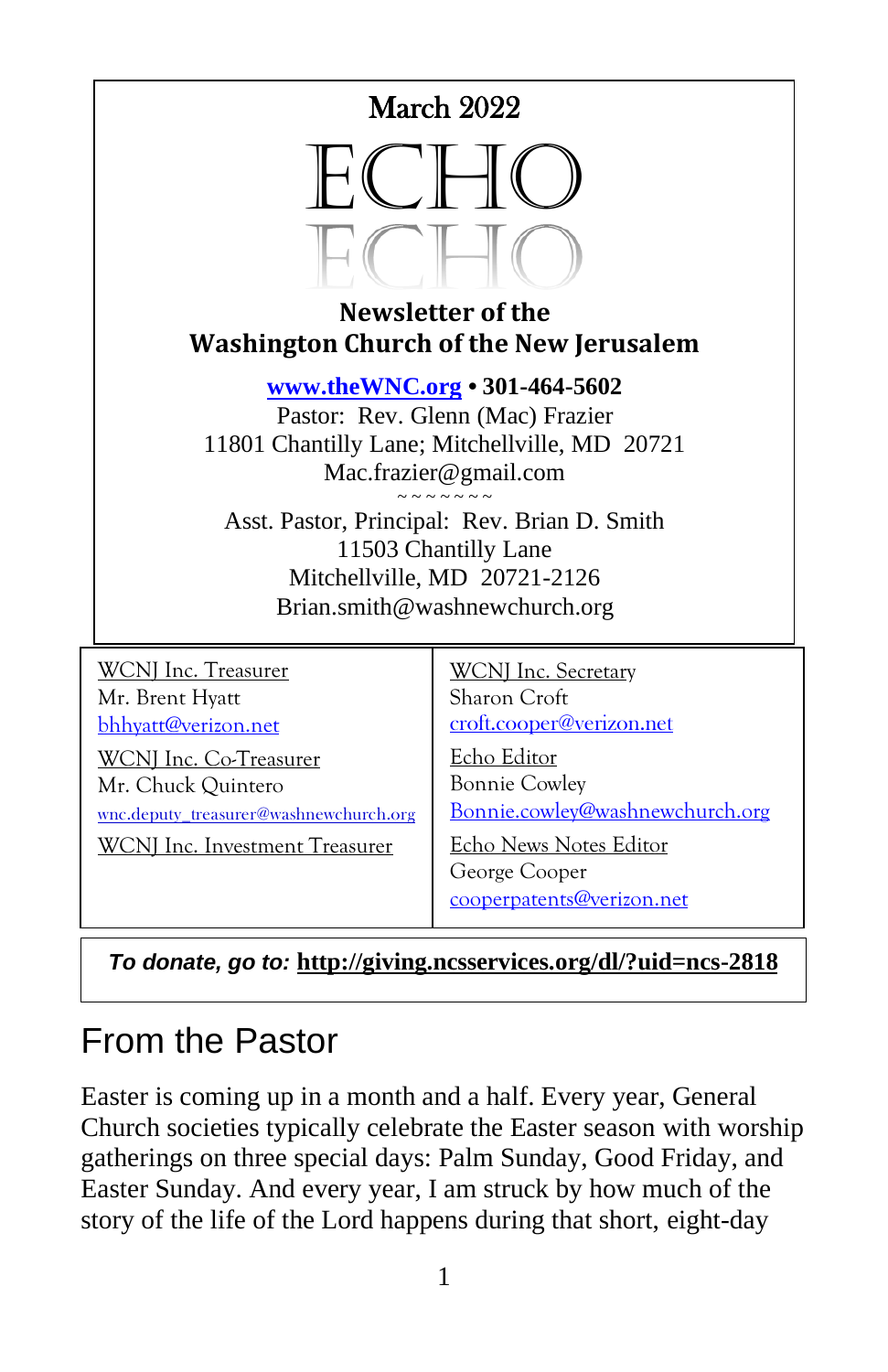span of time. Because of how we typically schedule things, it is difficult to do a full sermon series covering all the events of this holy week, because that would require stuffing nearly a year's worth of Sundays in between Palm Sunday and Easter!

 "…if we're going by how much emphasis the Word itself puts on various events, there's a strong argument to say that it is **Easter** (and everything surrounding it) that should really get our greatest focus among all the holidays in our year-long calendar."

Don't believe me? Look for yourself. From the triumphal entry of Palm Sunday to the sealing of the Lord's tomb is covered by six chapters in Matthew, five in Mark, four and a half in Luke, and seven and a half in John. Altogether, that represents around forty(!) distinct events in the Life of the Lord. And that's not even

including the story of the Resurrection on up to the Lord's Ascension, which is another dozen stories or so. (And for completeness' sake, that would extend the series by an additional chapter in Matthew, Mark, and Luke, and two more in John.)

In the broad world around us, Christmas certainly looks like the "Big Holiday" of Christianity. For us in the New Church, New Church Day (a.k.a. June 19th) is a uniquely special day. But if we're going by how much emphasis the Word itself puts on various events, there's a strong argument to say that it is Easter (and everything surrounding it) that should really get our greatest focus among all the holidays in our year-long calendar.

In traditional Christian churches the emphasis on Easter is not uncommon, but for the most part for them it is a celebration of a substitutionary sacrifice and a vicarious atonement. Traditional Christianity sees Easter as all about the Lord "dying for our sins". As a New Church pastor, however, I see it as not a memorial of the Lord's death, but of the culmination and triumph of His life. The message of Easter is not that Jesus died, but that after that He lived!

This month, I encourage you to choose one of the Gospels, and make a daily reading plan to read through the events of Holy Week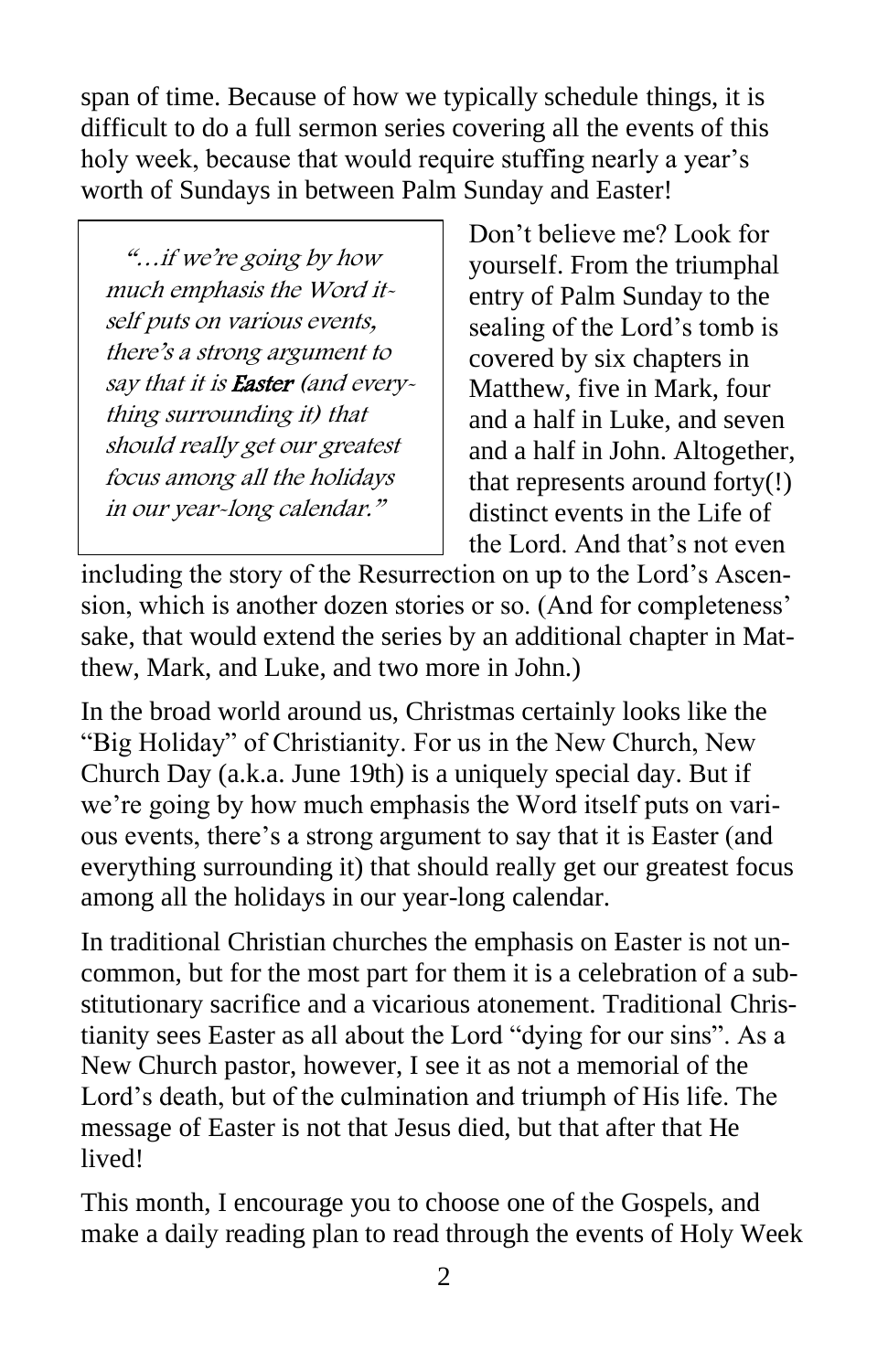and beyond. Start with Mat. 21:1, Mark 11:1, Luke 19:28, or John 12:12, and go forward from there. See all the things that Easter week is about. And above all, don't stop at the cross. The message of Easter is an empty tomb and a risen Lord.

In the internal sense of the Word 'a grave' means life, which is heaven, and in the contrary sense death, which is hell. The reason it means life or heaven is that angels, who possess the internal sense of the Word, have no other concept of a grave, because they have no other concept of death. Consequently, instead of a grave they perceive nothing else than the continuation of life, and so resurrection. For man rises again as to the spirit and is buried as to the body... Now because 'burial' means resurrection, it also means regeneration, since regeneration is the primary resurrection of a person, for when regenerated you die as regards your former self and rise again as regards your new self. It is through regeneration that from being a dead person you become a living one, and it is from this that the meaning of 'a grave' is derived in the internal sense. When the idea of a grave presents itself the idea of regeneration comes to mind with angels… (Secrets of Heaven 2916:1)

Rev. Glenn "Mac" Frazier

#### **From the Board of Trustees**

The BoT met for a brief monthly meeting on February 8. Due to several absences, we were not able to fully discuss all usual topics; however, we discussed upcoming Board elections and a nominating committee, heard, and discussed status regarding the school, and other topics of general business. Anyone who is willing to serve on the Board of Trustees, School Board, or on the Nominating Committee is invited to contact the Pastor or any member of the Board. Our next meeting will be held on March  $1 - a$  week early to avoid WNCS Spring Break.

~ Sharon Cooper, WCNJ, Inc. Secretary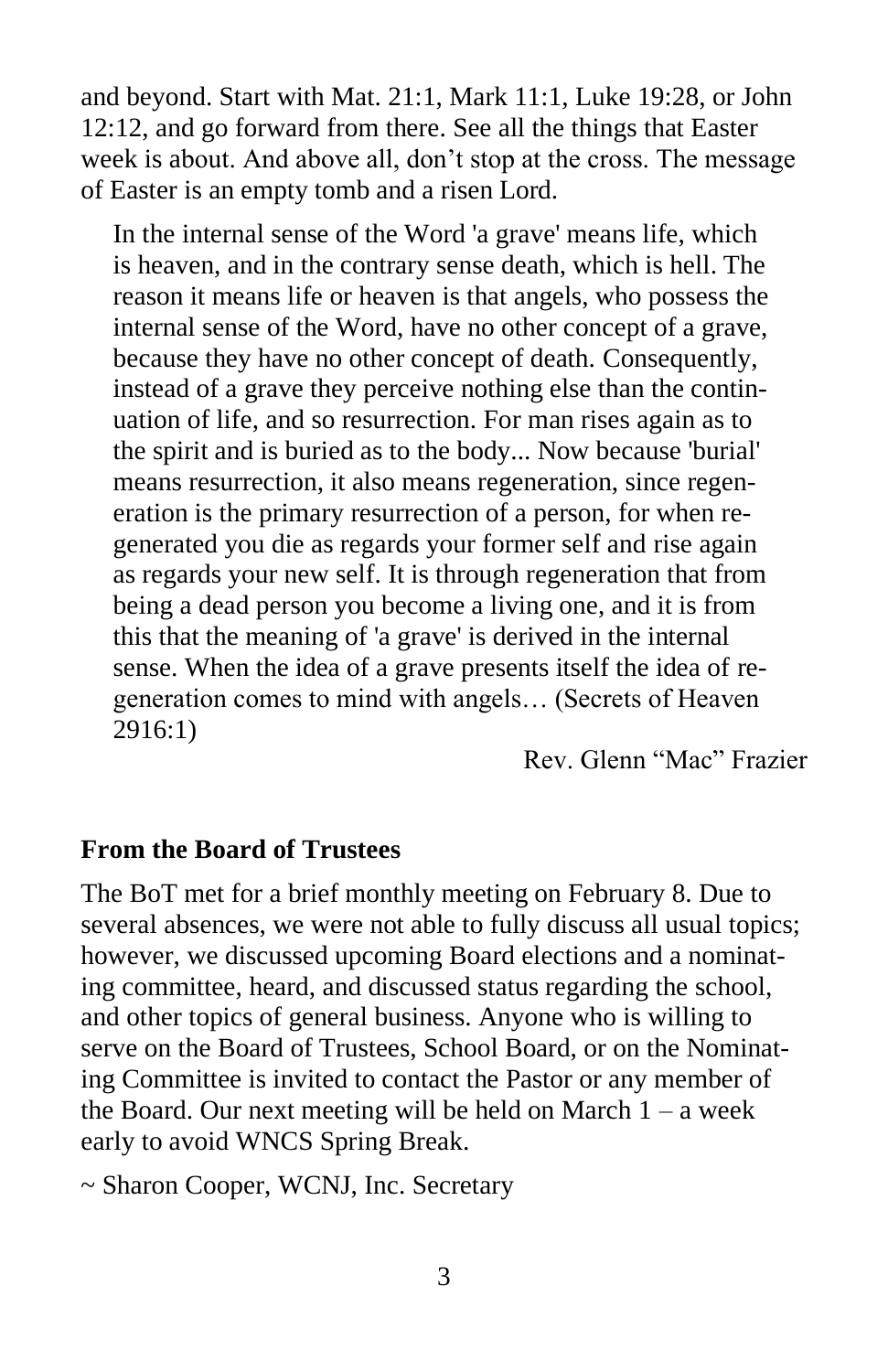## **From the School**

This past Friday the  $3<sup>rd</sup>$  and  $4<sup>th</sup>$  grades put on a lovely pageant during Friday chapel.  $3^{rd}$  & 4<sup>th</sup> grade parents were invited to join for the pageant and several attended.



The students had a large backdrop that they had painted of Mt. Sinai complete with lightning. The entire class stood in front of the mountain in children of Israel costume. They sang several Hebrew hymns, took turns reading the story of the giving of the Ten Commandments and recited them (in brief) in Hebrew.

The students did a wonderful, moving job. Thanks, Mrs. Ball & the  $3<sup>rd</sup>$  & 4<sup>th</sup> grades. ~ Bonnie

#### ACTON PARK CORPORATION MEETING March 2022 ECHO REPORT

As previously announced in the Echo, the Acton Park Corporation meeting was held via Zoom at 8:00 p.m. on Tuesday, February  $22<sup>nd</sup>$ . After establishing a quorum, a motion to approve minutes from the 2/22/21 Corporation meeting was made and approved by voice vote.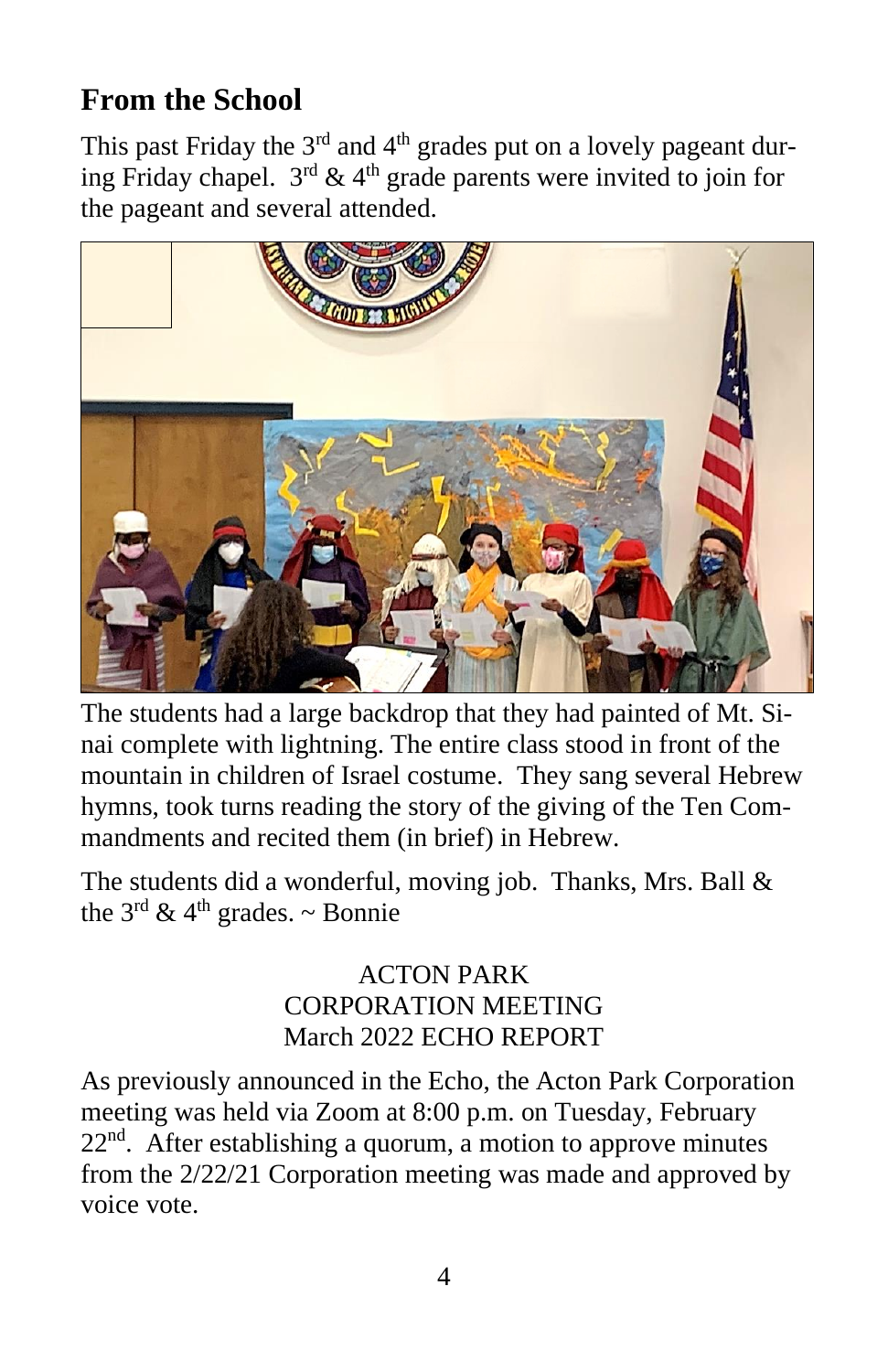Treasurer's report: Steve Ball reported a bank balance of \$8116 as of 1/31/22, after taxes paid and noted a \$150 donation from the Reid Temple Cub Scouts as well as a check received from Alder Solar, Inc for \$500 for a 180-day Lease Option extension.

Promissory Notes: Question was asked on the status of paydowns with recent home sales. The Board continues to oversee paydown of homeowner Promissory Notes as homes are sold. Anyone wishing to pay for their note without an imminent home sale, is welcome to do so. Contact any member of the Board.

Sharon Kunkle presented the President's report with updates on Board activity over the past year:

- Alder Solar, Inc. is currently working to get stormwater management/civil design approved. As a result of pandemic-related slowdowns, the AP Board approved their request for a 180-day extension to the Lease Option document, and a check was received for that. The Deed of Trust and document change approval from Alder, discussed at the 2021 meeting have both been approved and filed as needed. Alder continues to provide updates as needed for the Fowler farming operation, regarding expected start dates and planting schedule.
- Field Use proposal: Brian and Janine report they are not currently ready to move forward with further plans on the proposal submitted at the 2021 Corporation meeting.
- Cul-de-sac path: Homeowner concern about use of the path between the Progress Lane cul-de-sac and the field behind the Trimble and Cooper properties, resulted in a deep dive into Acton Park historical documents (**thank you, George, and Phil!**). After hours of live and email discussion and research, a Resolution allowing Forested employees and guests to use the Acton Park-owned path was adopted by the Board at the February 10 meeting. A subcommittee was created to finalize details as needed.
- Forested, Inc: The Board created a new liaison position to streamline communications with Forested for permissions and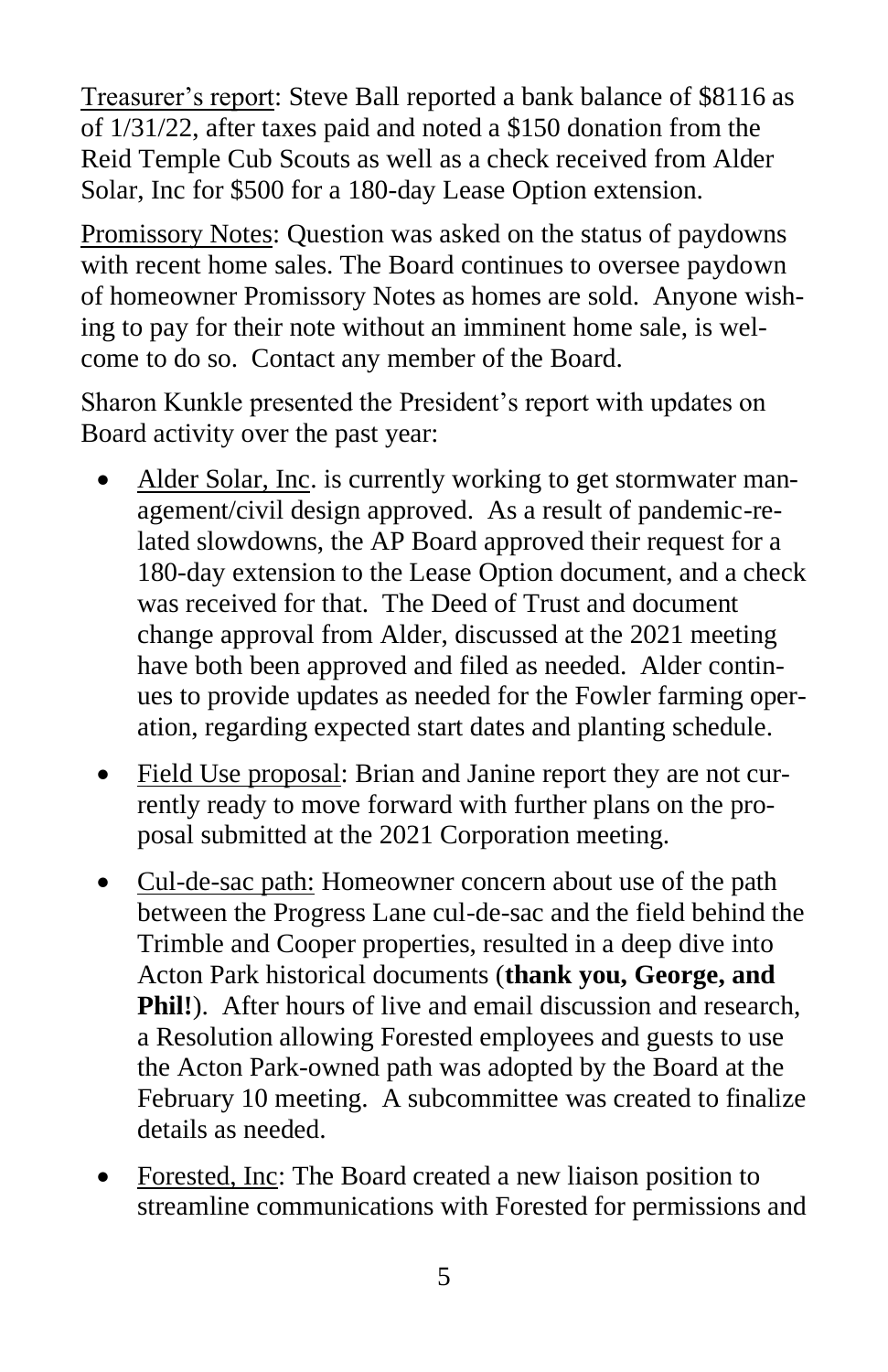questions over the course of the year. Andy Cooper will serve in this position for 2022-23.

• Acton Park property and trails: In July, the Reid Cub Scouts asked to use the soccer field for their family event and followed up with a nice donation. Some school parents are interested in using the soccer field as the weather warms, for a variety of group sizes going forward.



As our most recent Woodlands Use Policy is 28 years old, and with changing demographics in and around our Church society, there is a need to update and clarify our vision and expectations. The Board will be working on this project for the coming year. **Special thanks** to David Radcliffe, for putting in hours of hard work on trail maintenance.

Elections: Steve Ball, Nancy Cole, and Janna Zuber (incumbents) agreed to serve another term. They were elected by voice vote.

THANK YOU to everyone who attended the meeting. Members are welcome to attend Board meetings. We welcome your questions, comments, and support.

~ Sharon Kunkle, President

**Acton Park Board 2022-23: Steve Ball (T), Nancy Cole, Andy Cooper (S), Craig Cooper, Bonnie Cowley,**

**Sharon Kunkle (P), Lisa Martin (VP), Aaron Smith, Janna Zuber**.

#### **MYSTERY…Solved?**

#### *True or False?*

- 1. Acton Park, Inc. is a non-stock, for profit Corporation.
- 2. Acton Park is the name of a small housing development on Enterprise Road, in Mitchellville, Maryland.
- 3. Acton Park, Inc., is the developmental arm of the Washington Church of the New Jerusalem.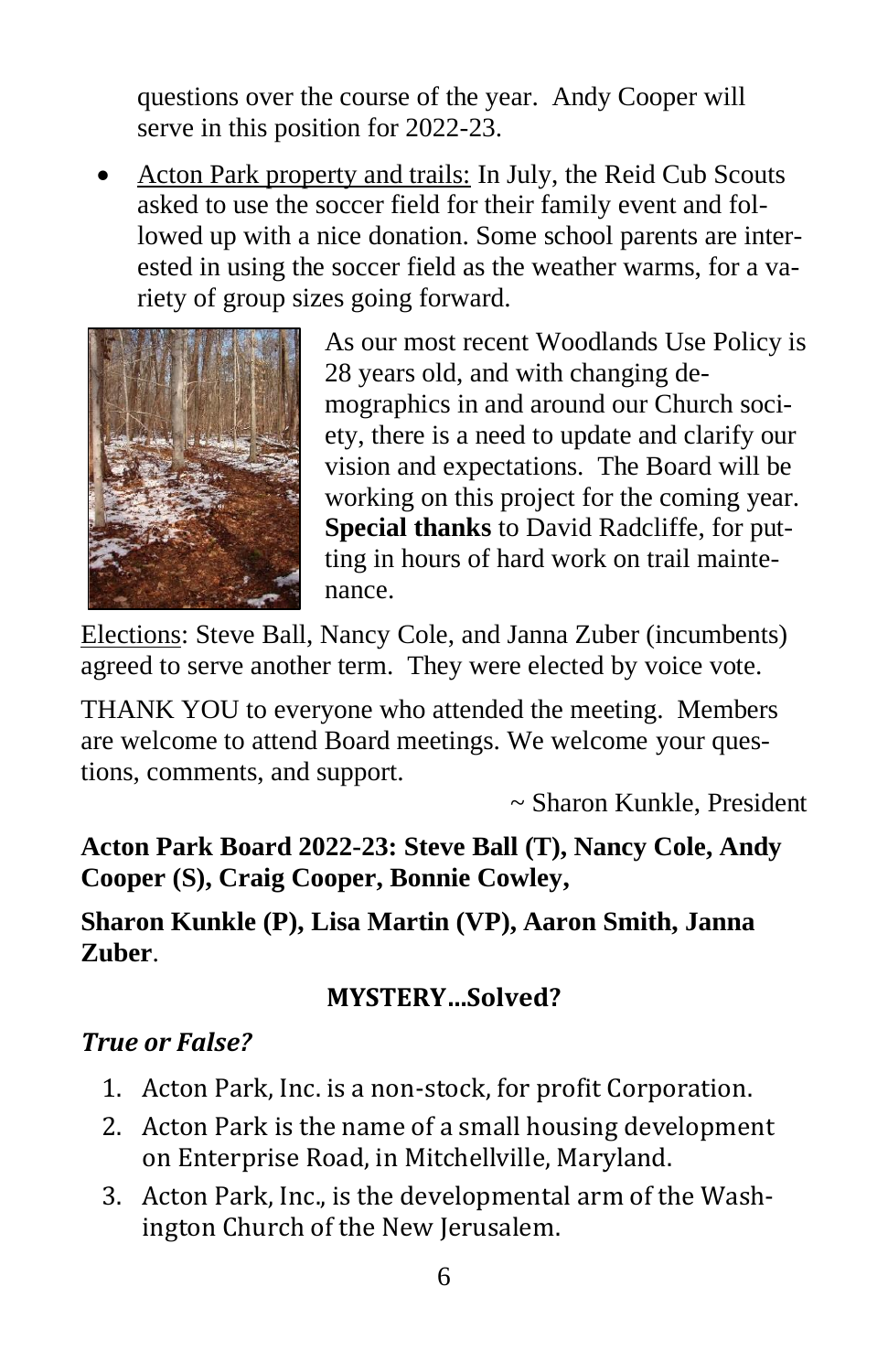Did you ever wonder "Who can be a member of the Acton Park Corporation?"

Answer: "The members…shall consist of…**any member** of the Washington Church of the New Jerusalem…"

What does this mean for YOU? You do not have to be a homeowner in the small development along Chantilly and Progress Lanes, to join the Corporation. Contact AP Secretary, Andy Cooper - [acooper@wrallp.com](mailto:acooper@wrallp.com) for more information.



## TAG Corner

Thank-you all for turning out to supply the care packages! They were full of fun treats for our far-fromhome students!

We will also be having a TAG banquet on March 19th with Angela Radcliffe as the speaker! *(see p.9)* We are still looking for cooks and a banquet head if anyone is interested.

We're looking forward to planning more in-person events as Covid begins to lighten so keep an eye out! ~ Carina Heinrichs – TAG president.

## **Announcements**

Coming this May – (*Date to be determined)* Annual Church Yard Sale

- ➢ Start saving your good stuff for donation spring cleaning? seedlings to sell? Save things for the SALE.
- $\triangleright$  Please consider helping with the sale sorting in the days beforehand or helping with the sale and CLEAN UP. It's easy, fun to work together, and you get lunch and a yard sale free pick!
- $\triangleright$  More info to come as we get closer.

Please email Kathy Johns with your input. Thanks - come on Spring!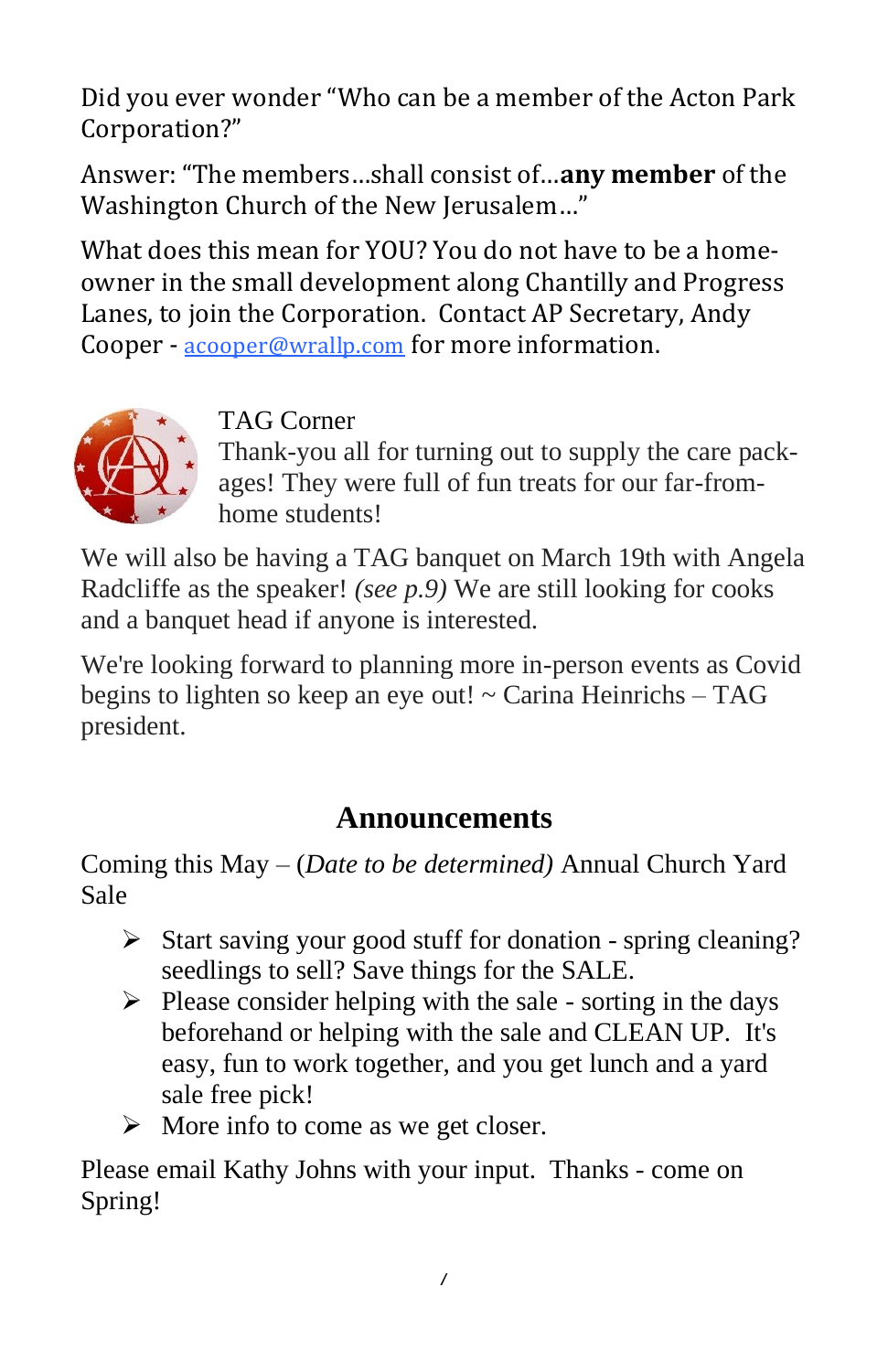#### **THETA ALPHA INTERNATIONAL SCHOLARSHIPS**

**Scholarships for young women enrolling at Bryn Athyn College** are available. Applications are due April 1, 2022. For more info, visit **[brynathyn.edu/costs-and-financial-aid/scholarships.html](https://brynathyn.edu/costs-and-financial-aid/scholarships.html)**. To apply, email **[ancdaughters@gmail.com](mailto:ancdaughters@gmail.com)**.

**Two annual scholarships are available for high school girls** entering ANC for the 2022-2023 school year who exemplify the teachings of the New Church. Applications are due April 1, 2021. For applications or any questions, email **[ancdaughters@gmail.com](mailto:ancdaughters@gmail.com)**.

#### *More information on the lobby bulletin boards*

**Templeton Laws of Life Essay Contest:** All High School Sophomore (or 15–16-year-old) girls world-wide are eligible to enter this contest. This essay is about your personal laws of life. Winners receive a certificate and a check: 1st Place: \$100 USD, 2nd Place \$75 USD, 3rd Place \$50 USD. For contest **guidelines,** email [ANCdaughters@gmail.com.](mailto:ANCdaughters@gmail.com) Submissions must be received by April 1, 2022.

**Group Volunteer Opportunity:** There is a volunteer opportunity to help set up group homes for refugees from Afghanistan, and I thought it would be fun to get a group from the church and school to volunteer their time together. It looks like the housing is in the Landover area, and involvement could be as simple as spending a couple hours cleaning or transporting furniture, painting…. If you are interested in joining a group let me know. Gillian 512-694- 4403. For more information check out the link below. There is a link to volunteer at the top of that webpage if you love the idea and want to volunteer regardless of whether other people are interested.

<https://www.volunteermatch.org/search/opp3413785.jsp>

## **News Notes**

*Notes on Only the Very Best News, usually:*

**Good News:** Your mind is designed to receive truth. (Read all about it in AE 243.) So…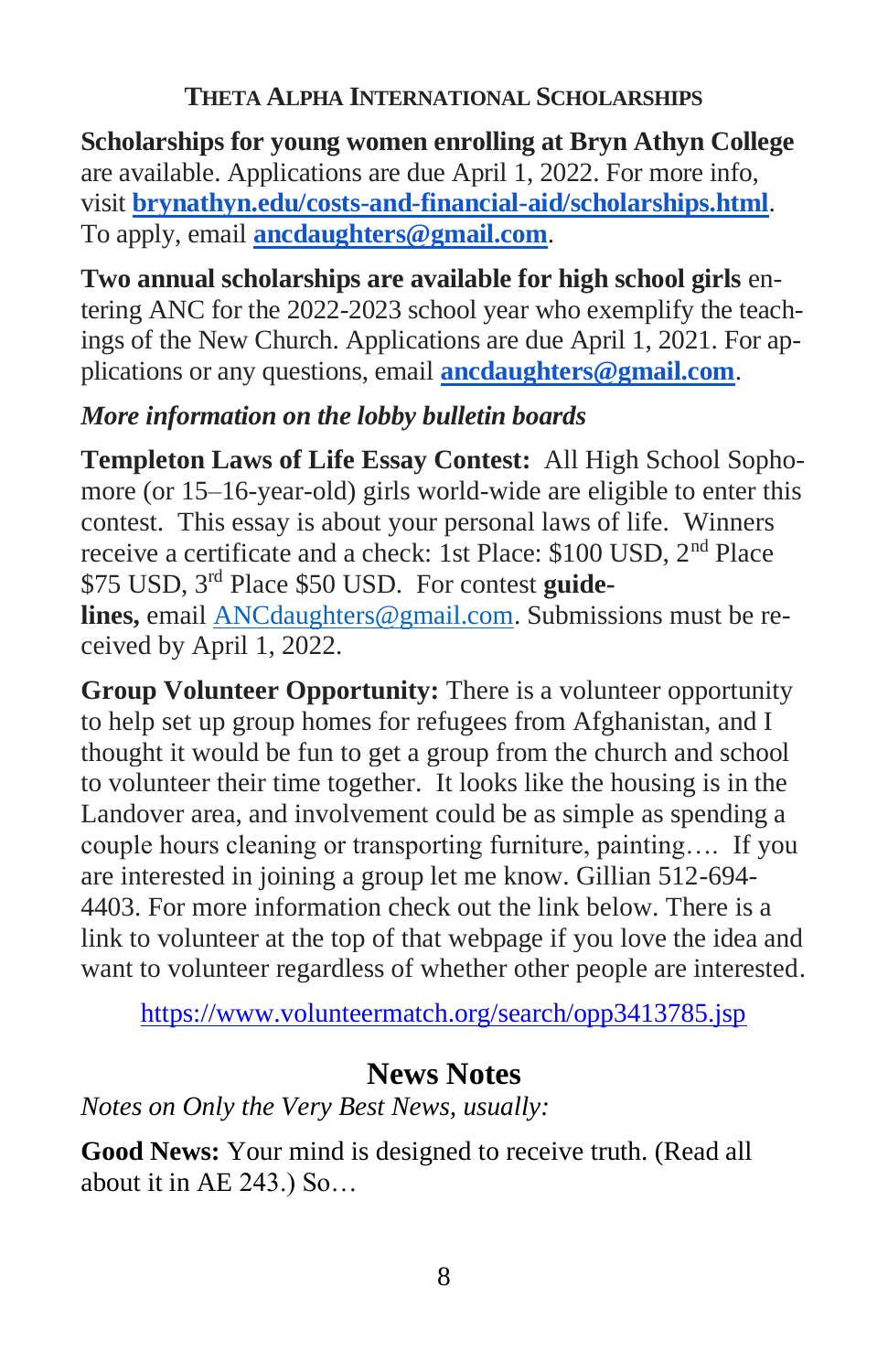**Truth In Reporting:** Short months like February don't give us much time to have any news happen, so here goes nothin'.

February got off the ground with, of course, a groundhog, but fortunately it happened in Pennsylvania so little damage was done here - yet. Punxsutawney Phil, along with his shadow, arrived on February  $2<sup>nd</sup>$  to solemnly advise us that winter would last 6 more weeks, which will take us to March  $16<sup>th</sup>$ . Since astronomers tell us that spring doesn't arrive until March 20th it seems we will have a few days that aren't anything - neither hot nor cold. That is rather ominous (see AR 202).

Or maybe it will be a good thing: 4 days that don't exist – just like snow days without the snow.

## **New AP residents**

Welcome to our newest Acton Park neighbors, Hermon, Heather and their 10-month-old baby girl – Issa – who moved into the former home of Matt & Sara Smith on Progress Lane the week of February 14<sup>th.</sup>

## **Got well:**

Happily, the **Fraziers** have recovered from an attack of the quarantines and are back amongst the rest of us. Among others, Assistant Pastor **Brian Smith** welcomed them back!

## **Questionables:**

Did you know that if you live in Prince George's County, you have been rezoned? It happened in November, although some of us have been in another zone for a lot longer than that. It didn't hurt us or Acton Park, but we noticed that a lot of trees fell on the other side of Enterprise Road.

Did you notice that **Bonnie Cowley** changed the date of the Super Bowl to match the time of the Church's "Souper Sunday"? Good work Bonnie. Made lots of money selling chili and corn bread. Next month we will try selling Peru.

Did you watch the Olympics? Never saw so many athletes crying. And flying.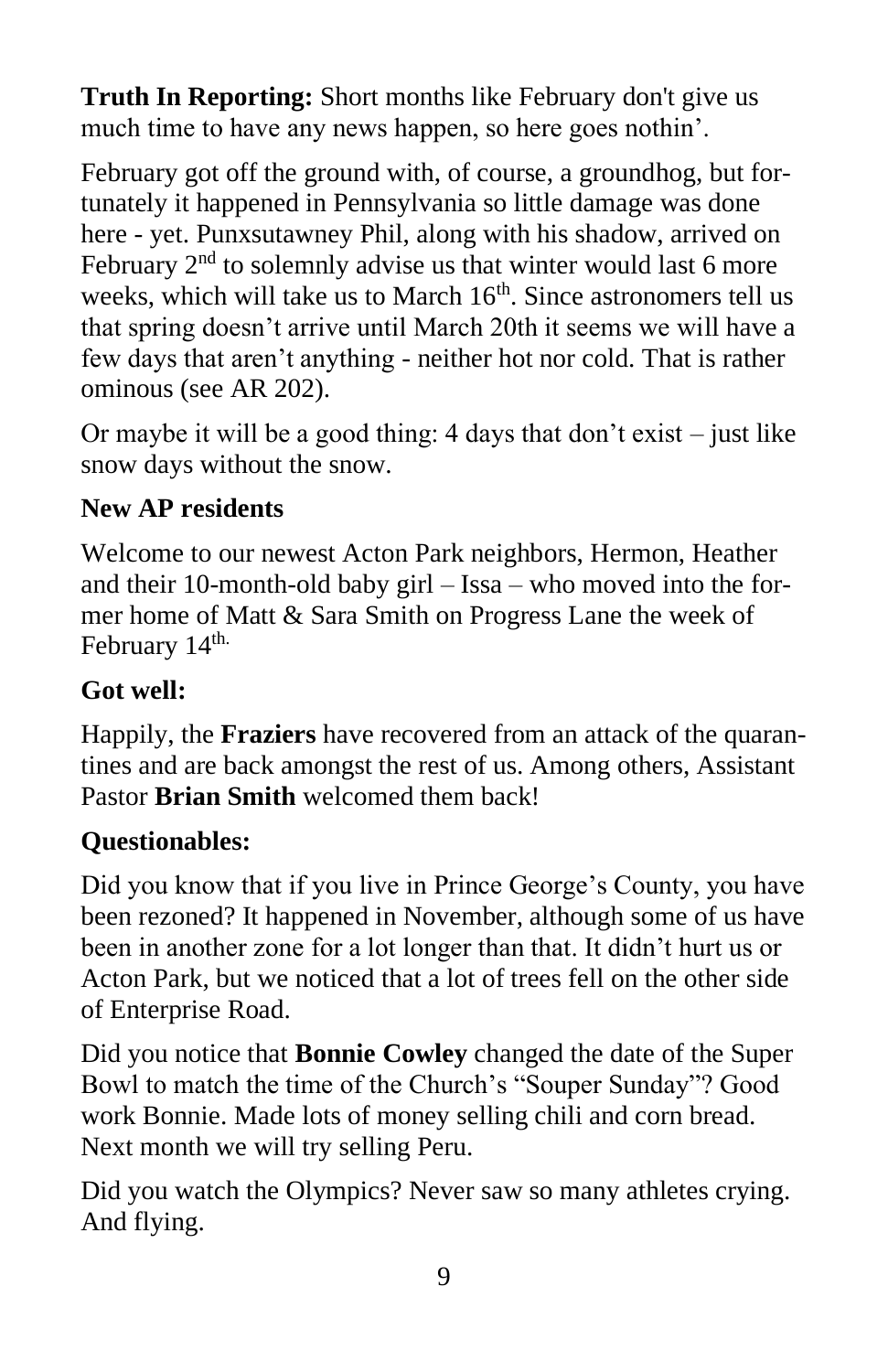## **Sad News:**

We are sorry to hear that **Hanna Hyatt's** extended family has had many losses recently - both of her grandparents and an aunt in a year's time. She sends her thanks to all for the good thoughts sent to her and her family.

#### **More News:**

Virtual Talent Night occurred on Saturday, February 26th at 6:45pm. We can't report on it first-hand because it happened too late for our Echo deadline. But wait until next month when we can tell you all about the kindergarten kids performing the Mexican Hat Dance and other such delights.

Thanks, Theta Alpha. Your cards and letters were (and are) much appreciated.

Theta Alpha was also busy working wonders for the school faculty, preparing a sumptuous lunch on Valentine's Day lunch. Fifteen teachers and others enjoyed a grand banquet at the school (while the kids behaved themselves, of course).

#### **Slow News Day:**

The editor is pleased to announce that he got a new pair of warm, insulated boots. Two days later it was sunny and 70<sup>°</sup> outside. The plan worked.

An invite from Principal **Smith**: Have you been missing face-toface community? Every Wednesday night at 8pm we have a community fire circle for adults. BYOB (that's "bananas") and snacks; bring a friend or make some new friends.

Do you have a chainsaw and gloves? There are still fallen branches around the school campus that could use tidying up. Contact Brian Smith if this project interests you.

Here's a task for each one of you: take a stack of WNCS promotional postcards and distribute them to friends, neighbors, soccer moms, community bulletin boards, doctors' offices etc.

Your News is a valuable commodity for struggling publications like this one. So please share. Besides – we like to hear from you! We are just a keyboard away.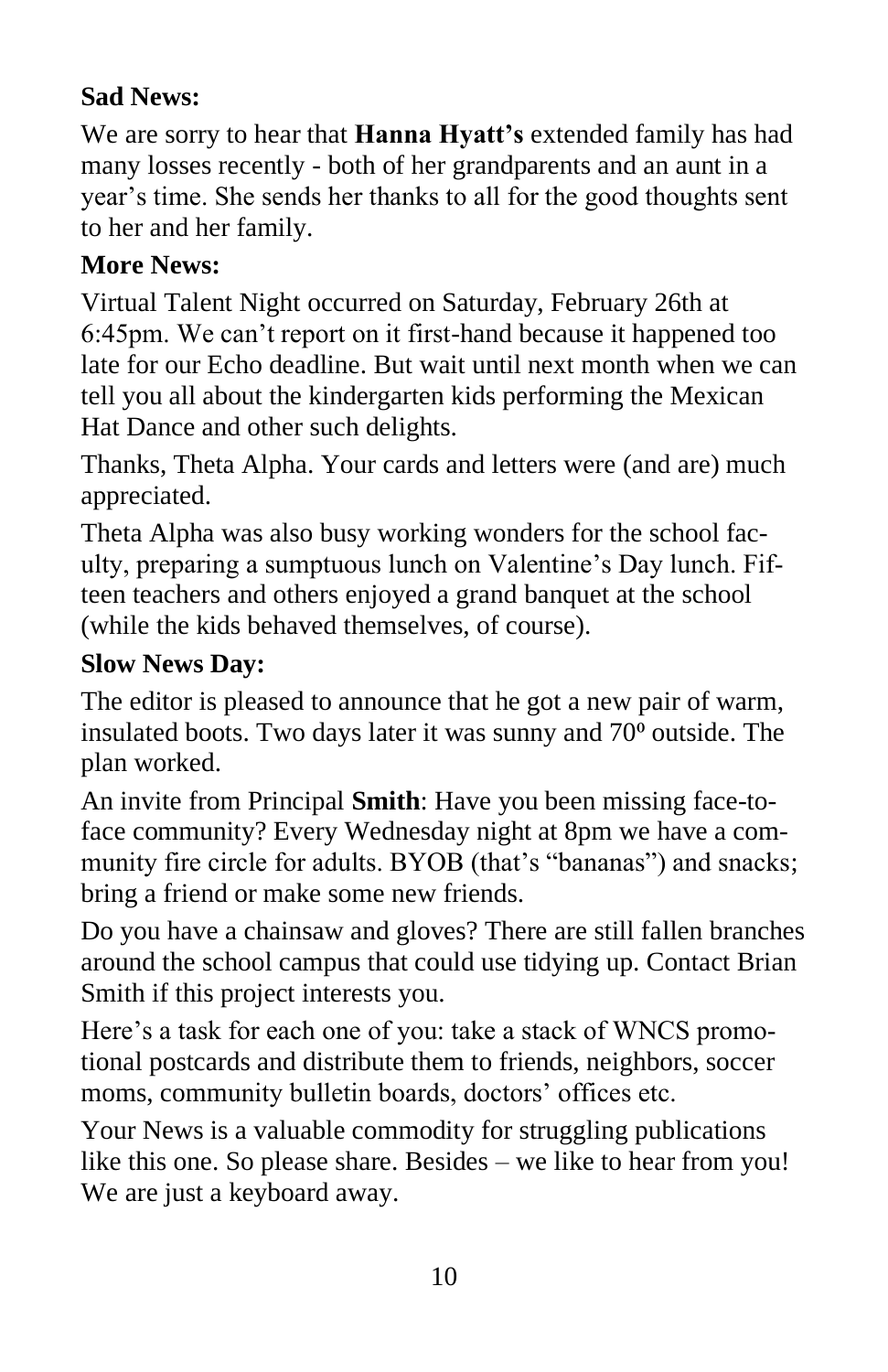## **Theta Alpha Guild Banquet Saturday, March 19, 2022**



Guest Speaker: Angela Radcliffe – Enterprise Digital Innovation Lead for Bristol Meyers Squibb

## **TOPIC:"Thy Will be Done", The unexpected upsides of surrendering control in an upside-down world.**

Angela Radcliffe is a clinical research expert and data ethics evangelist with over two decades of experience driving transformation and organizational agility at the intersection of health, tech, and data.

#### $\sim$   $\sim$   $\sim$ 7:00pm Banquet

The banquet will be held at the church, carefully prepared, and served in a COVID safe manner. Masks will be worn except when seated and eating.

Speech will begin at 8:00pm

*Please reserve your banquet seat by contacting:* 

*[bonnie.cowley@washnewchurch.org](mailto:bonnie.cowley@washnewchurch.org)*

Tickets: \$10 for adults, \$6 for students